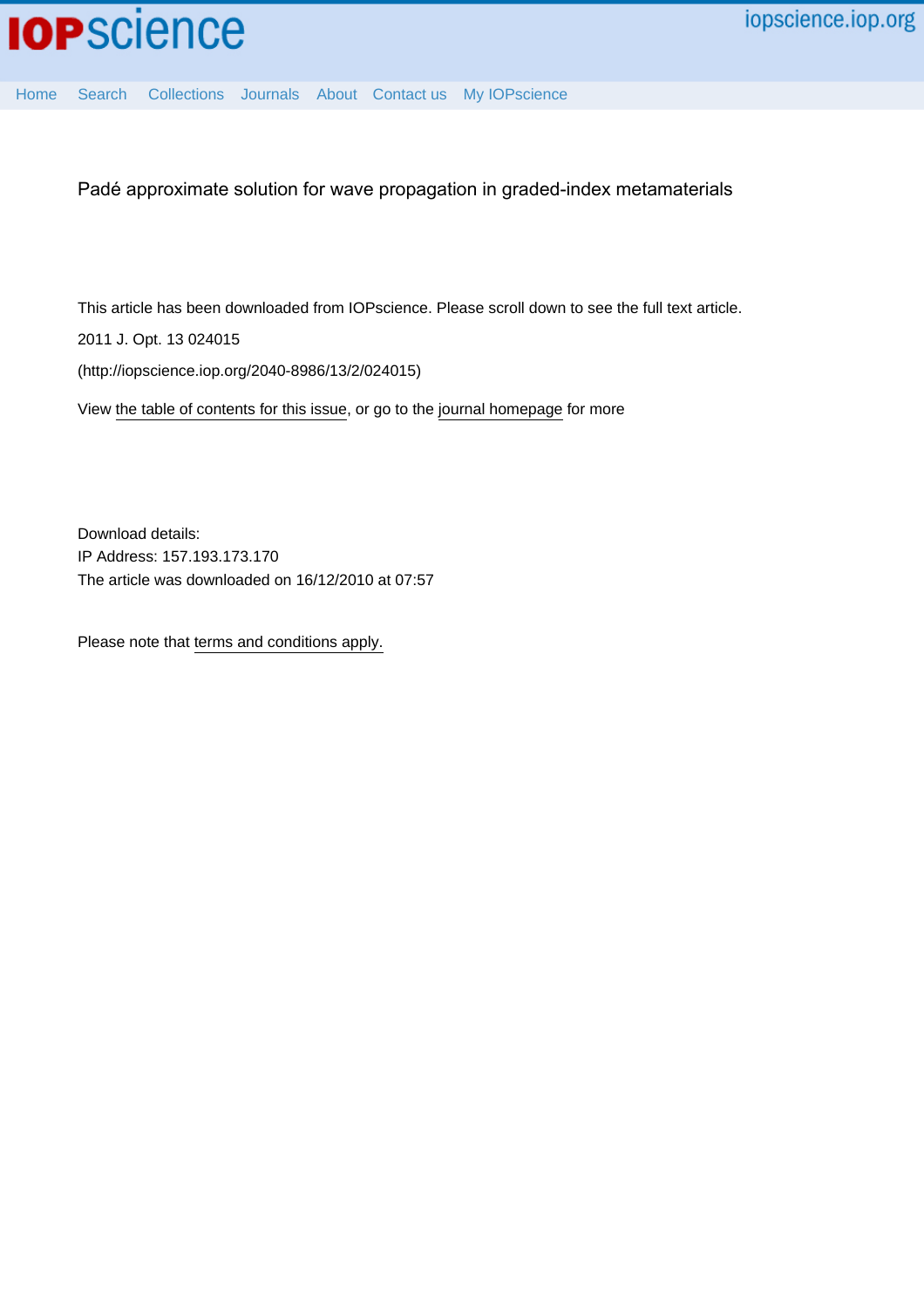# **Pade approximate solution for wave ´ propagation in graded-index metamaterials**

# **Khai Q Le**<sup>1</sup> **and Peter Bienstman**

Photonics Research Group, Department of Information Technology, Ghent University-IMEC, Sint-Pietersnieuwstraat 41, B-9000 Ghent, Belgium

E-mail: [khai.le@intec.ugent.be](mailto:khai.le@intec.ugent.be)

Received 13 October 2010, accepted for publication 11 November 2010 Published 15 December 2010 Online at [stacks.iop.org/JOpt/13/024015](http://stacks.iop.org/JOpt/13/024015)

#### **Abstract**

A new approximate solution for wave propagation in graded-index media is developed whereby the exact wave propagation equation is replaced by any one of a sequence of higher-order  $(m, n)$  Padé approximant operators. The resulting formulations may be discretized by common numerical schemes and solvable by existing numerical techniques. The accuracy of this approximate calculation of the wave propagator is demonstrated in comparison with the exact result. We then employ the resulting method to investigate wave propagation in metamaterials with graded-index profiles which change according to a hyperbolic tangent function along the propagation direction.

Keywords: Padé approximant operators, wave propagation, graded-index metamaterials

(Some figures in this article are in colour only in the electronic version)

# **1. Introduction**

Electromagnetic (EM) metamaterials, a new class of artificial composite materials, have recently attracted intensive interest due to their potential for new applications such as negative refraction, inverse Doppler effect, and radiation tension instead of pressure [\[1,](#page-4-0) [2\]](#page-4-1), as well as the electromagnetic cloaking of arbitrary shaped objects [\[3\]](#page-4-2). In addition, there has been growing research interest in the propagation behavior of EM waves in metamaterials with material properties which change during the propagation direction.

There exist analytical and numerical approaches to investigate wave propagation in optical structures incorporating metamaterials with graded-index profiles such as the invariant embedding method [\[4\]](#page-4-3) and the finite difference time domain (FDTD) method [\[5,](#page-4-4) [6\]](#page-4-5). While the analytical methods are currently limited to low-dimensionality problems, the FDTD method is well known as a time-consuming method, especially for three-dimensional structures. Efforts to find more efficient methods for large computational problems are thus very imperative. In this paper, we present a new

approximate solution for wave propagation whereby the exact wave propagation operator is approximated by any one of a sequence of higher-order  $(m, n)$  Padé approximant operators. The resulting formalism offers a substantial advantage in terms of an accurate and efficient solution of high-dimensionality wave propagation problems.

## **2. Formulation**

For isotropic metamaterials we assume that their optical properties can be described by the effective dielectric permittivity and the effective magnetic permeability. Furthermore, with EM fields that are periodic in time according to an exp(−iω*t*) dependency we can obtain the scalar wave equations for the electric field  $(E_y)$  and the magnetic field  $(H_x)$  components from Maxwell's equations as follows [\[7\]](#page-4-6):

<span id="page-1-1"></span><span id="page-1-0"></span>
$$
\frac{\partial^2 E_y}{\partial z^2} + \frac{\partial^2 E_y}{\partial x^2} + \frac{\partial^2 E_y}{\partial y^2} - \frac{1}{\mu} \frac{\partial \mu}{\partial z} \frac{\partial E_y}{\partial z} + \omega^2 \mu \varepsilon E_y = 0 \quad (1)
$$

or

$$
\frac{\partial^2 H_x}{\partial z^2} + \frac{\partial^2 H_x}{\partial x^2} + \frac{\partial^2 H_x}{\partial y^2} - \frac{1}{\varepsilon} \frac{\partial \varepsilon}{\partial z} \frac{\partial H_x}{\partial z} + \omega^2 \mu \varepsilon H_x = 0 \quad (2)
$$

<sup>1</sup> Author to whom any correspondence should be addressed.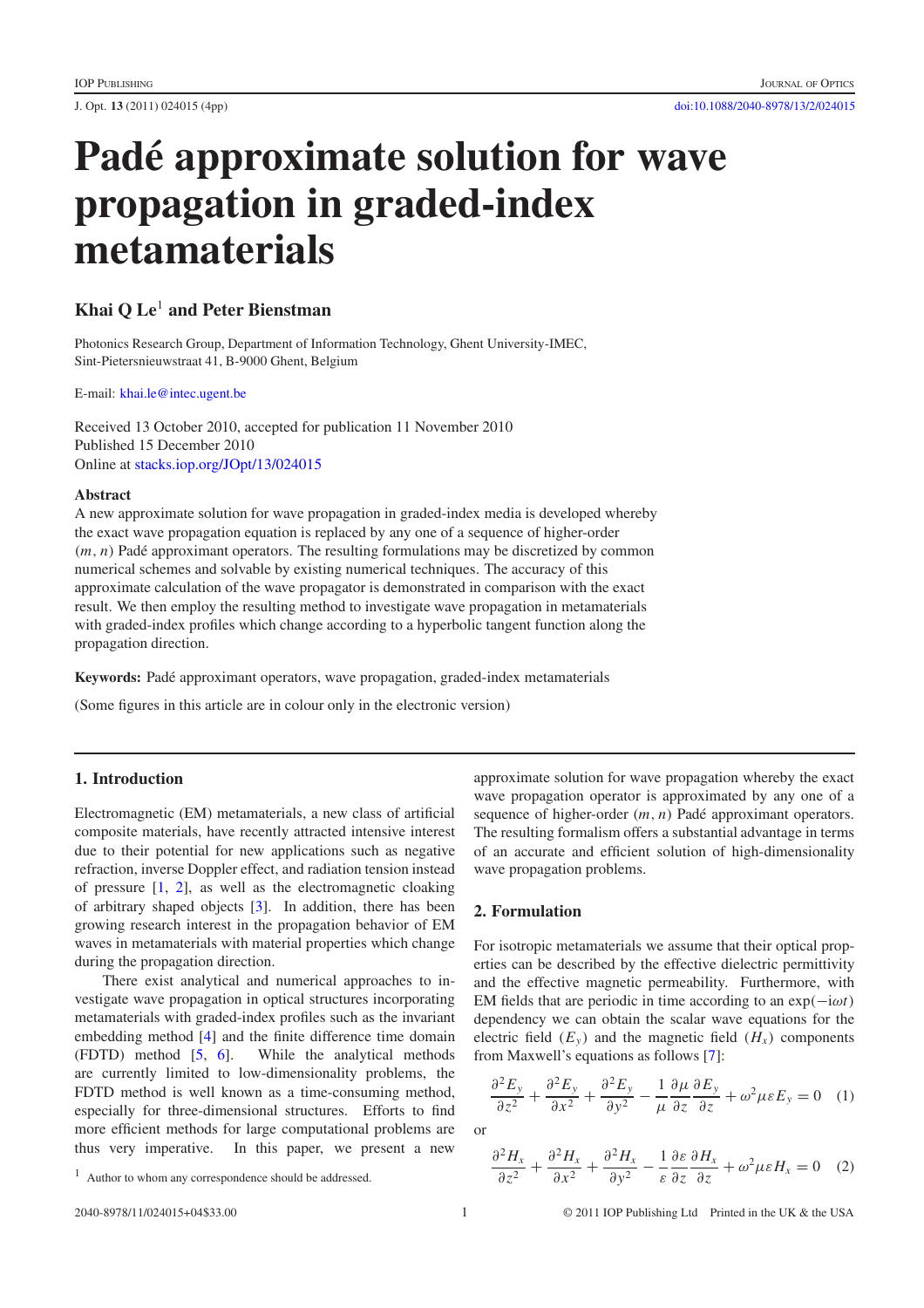<span id="page-2-3"></span>

| <b>Table 1.</b> Most useful low-order Padé approximants for wave propagator in terms of the operator $X = \frac{p}{Q^2}$ . |  |
|----------------------------------------------------------------------------------------------------------------------------|--|
|----------------------------------------------------------------------------------------------------------------------------|--|

|        | Expression                                 |                                                                                                                                                                                                                          |  |
|--------|--------------------------------------------|--------------------------------------------------------------------------------------------------------------------------------------------------------------------------------------------------------------------------|--|
| Order  | Padé                                       | Modified Padé                                                                                                                                                                                                            |  |
| (1, 1) | $\frac{X}{1+Y}$                            | X<br>$-\frac{1}{1+i\beta/2}X$                                                                                                                                                                                            |  |
|        | (2, 2) $\frac{X-2X^2}{1-3X+X^2}$           | $X - \left(1 + \frac{1}{1 + i\beta/2}\right)X^2$<br>$1 - \left(2 + \frac{1}{1 + i\beta/2}\right)X + \frac{1}{1 + i\beta/2}X^2$                                                                                           |  |
|        | (3, 3) $\frac{X-4X^2+3X^3}{1-5X+6X^2-X^3}$ | $X - \left(3 + \frac{1}{1 + i\beta/2}\right)X^2 + \left(1 + \frac{2}{1 + i\beta/2}\right)X^3$<br>$1 - \left(4 + \frac{1}{1 + i\beta/2}\right)X + \left(3 + \frac{3}{1 + i\beta/2}\right)X^2 - \frac{1}{1 + i\beta/2}X^3$ |  |

where  $\varepsilon = \varepsilon(\omega, z)$  and  $\mu = \mu(\omega, z)$  are the frequencydependent electric permittivity and magnetic permeability, respectively. These equations describe the propagation of EM waves through a medium of which the constitutive parameters vary along the propagation direction *z*-axis.

We now start to solve these equations numerically and investigate the propagation of EM waves through a gradedindex metamaterial structure. The transition between negative and positive index media was ignored in this paper. We choose a graded-index profile for both the permittivity and the permeability to make sure that their first derivative terms are non-zero. For simplification purposes, we only consider equation [\(1\)](#page-1-0) as those for equation [\(2\)](#page-1-1) are equivalent. Equation  $(1)$  can be rewritten as

<span id="page-2-1"></span>
$$
Q\frac{\partial E_y}{\partial z} - \frac{\partial^2 E_y}{\partial z^2} = PE_y \tag{3}
$$

where  $P = \nabla_{\perp}^2 + \omega^2 \mu \varepsilon = \frac{\partial^2}{\partial x^2} + \frac{\partial^2}{\partial y^2} + \omega^2 \mu \varepsilon$  and  $Q = \frac{1}{\mu}$ ∂μ ∂*z* . We may formally rewrite equation  $(3)$  in the form

<span id="page-2-2"></span>
$$
\frac{\partial E_y}{\partial z} = \frac{P}{Q - \frac{\partial}{\partial z}} E_y.
$$
 (4)

Equation [\(4\)](#page-2-1) suggests the following recurrence relation

$$
\frac{\partial}{\partial z}\bigg|_{n+1} = \frac{P}{Q - \frac{\partial}{\partial z}\bigg|_{n}}.\tag{5}
$$

This recurrence relation is the well-known form in the area of guided-wave optics which results in either the real or the modified Padé approximant operators depending on its initial value  $[8-11]$ . If equation [\(5\)](#page-2-2) is used to replace the first derivative of fields with respect to *z* with an expression containing only the operator *P*, then a propagator of the following form is obtained:

$$
\frac{\partial E_y}{\partial z} \approx \frac{N}{D} E_y. \tag{6}
$$

where *N* and *D* are polynomials in *P*.

#### *2.1. Real Pade approximant operators ´*

In case the initial value of  $\frac{\partial}{\partial z}$  |0 = 0 is used, this gives us a real Padé  $(m, n)$  approximant-based wave propagation formula as follows:

<span id="page-2-4"></span>
$$
\frac{\partial E_y}{\partial z} \approx Q \frac{A(m)}{B(n)} E_y \tag{7}
$$

where  $A(m)$  and  $B(n)$  are polynomials in  $X = \frac{p}{Q^2}$ . The most useful low-order Padé  $(m, n)$  approximant operators are shown in table [1.](#page-2-3)

<span id="page-2-0"></span>If equation [\(7\)](#page-2-4) is compared with a formal solution of equation [\(1\)](#page-1-0) written in the well-known form

$$
\frac{\partial E_y}{\partial z} = Q \left( \frac{1}{2} - \sqrt{\frac{1}{4} - X} \right) E_y, \tag{8}
$$

we obtain the approximation formula

$$
\frac{1}{2} - \sqrt{\frac{1}{4} - X} \approx \frac{A(m)}{B(n)}.
$$
 (9)

Since the operator  $X$  has a real spectrum, it is useful to consider the approximation of  $\frac{1}{2} - \sqrt{\frac{1}{4} - X}$  by the Padé approximant operators. Figure [1](#page-3-0) shows the absolute values of  $\frac{1}{2} - \sqrt{\frac{1}{4} - X}$  and the most useful low-order Padé  $(m, n)$ approximant operators with respect to *X*. It is shown that the real Padé  $(m, n)$  approximations are a good fit to the exact solution of the wave equation. Furthermore, it is clearly seen that the higher order of the approximation Padé  $(m, n)$  is, the more accurate approximation to wave propagator is obtained. However, if the denominator of the real approximation Padé  $(m, n)$  formula approaches zero, its absolute value approaches  $\infty$  as clearly seen in figure [2.](#page-3-1) Physically, the real Padé approximant operators incorrectly propagate evanescent modes. To circumvent this problem, we introduce modified Padé approximant operators as follows.

#### *2.2. Modified Pade approximant operators ´*

By sharing the same idea with the real Padé approximant operators but using a different initial value we obtain the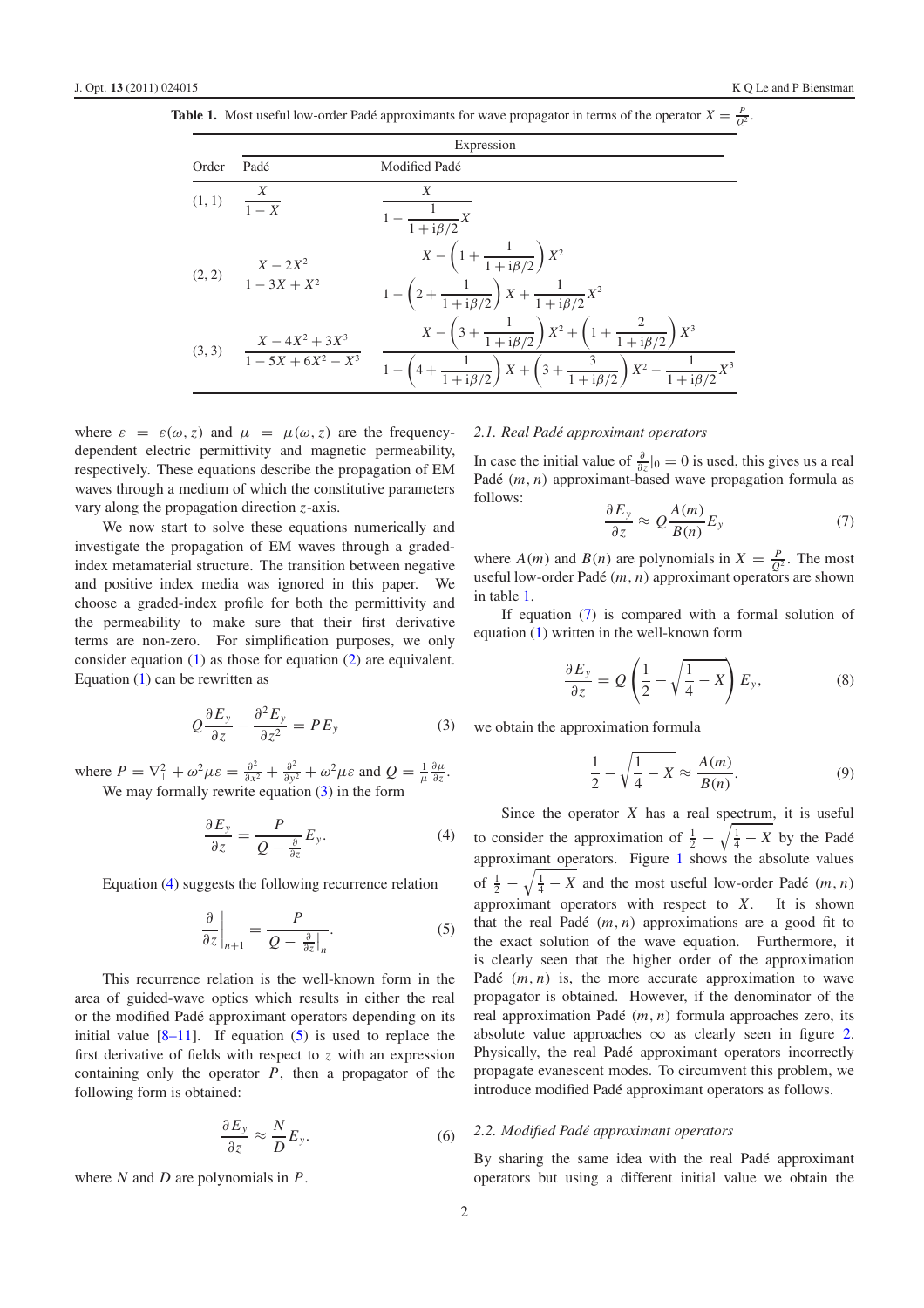<span id="page-3-0"></span>

**Figure 1.** The absolute values of  $f(X) = \frac{1}{2} - \sqrt{\frac{1}{4} - X}$  and the most useful low-order Padé approximant operators.

modified Padé approximant operators. Here, we derive this initial value for the specific problem that we are considering here.

From equation [\(4\)](#page-2-1) we can derive the relevant form as follows:

<span id="page-3-2"></span>
$$
-\frac{2}{Q}\frac{\partial}{\partial z} = \frac{-\frac{4P}{Q^2}}{2 - \frac{2}{Q}\frac{\partial}{\partial z}}.\tag{10}
$$

This equation may be rewritten by

$$
f(Y) = \frac{Y}{2 + f(Y)}\tag{11}
$$

where  $f(Y) = -\frac{2}{Q} \frac{\partial}{\partial z}$  and  $Y = -\frac{4P}{Q^2}$ .

Equation [\(11\)](#page-3-2) suggests the recurrence relation

$$
f_{n+1}(Y) = \frac{Y}{2 + f_n(Y)}
$$
 for  $n = 0, 1, 2, ...$  (12)

Lu  $[12]$  has proved that equation  $(12)$  can provide a good approximation to  $\sqrt{1 + Y} - 1$  with the initial value of

$$
f_o(Y) = i\beta
$$
 where  $\beta > 0$  is a damping parameter. (13)

Subsequently, our modified Padé approximant operators are obtained from the same recurrence formula [\(5\)](#page-2-2) with a different initial value of  $\frac{\partial}{\partial z}$  |0 =  $-i\frac{\beta}{2}Q$ . The most useful loworder modified Padé approximant operators are also shown in table [1.](#page-2-3)

The absolute value and real part of the modified Padé (1, 1) approximant of  $\frac{1}{2} - \sqrt{\frac{1}{4} - X}$  are also depicted in figure [2.](#page-3-1) It is seen that the modified Padé (1, 1) (with  $\beta = 2$ ) allows a more accurate approximation to the true wave equation than the real Padé  $(1, 1)$  operator. Furthermore, the real one incorrectly propagates evanescent modes as its denominator gradually approaches zero. In contrast, the modified Padé operator could give waves propagating in evanescent regions the desired damping as shown in the same figure.

<span id="page-3-1"></span>

**Figure 2.** The absolute values (a) and real part (b) of  $f(X) = \frac{1}{2} - \sqrt{\frac{1}{4} - X}$ , the most useful low-order real and complex Padé approximant operators.

## *2.3. Numerical implementation of Pade-based wave ´ propagation*

<span id="page-3-3"></span>One of the most commonly used techniques to numerical deal with equation [\(7\)](#page-2-4) is the finite difference method. Finite difference equations may be derived from equation [\(7\)](#page-2-4) by clearing the denominator and centering with respect to *z* in the usual way:

<span id="page-3-4"></span>
$$
B(E_y^{n+1} - E_y^n) = \frac{Q^n \Delta z}{2} A(E_y^{n+1} + E_y^n). \tag{14}
$$

Equation  $(14)$  can be solved effectively by a multistep method whereby each component step is treated by the traditional direct matrix inversion (DMI) [\[11\]](#page-4-9). However, for large problems requiring huge amounts of memory, it is very slow to establish matrix inversion DMI. In the last decade alternative methods have been proposed to solve matrix inversion effectively by iteration techniques such as Bi-CGSTAB [\[13\]](#page-4-10). However, for large three-dimensional problems where the material properties change frequently and which therefore require frequent matrix inversions, this can still be a numerically intensive task. Recently, we reported a different approach by using the new complex Jacobi iterative (CJI) method [\[14\]](#page-4-11). There, the wave propagation equation is recast in terms of a Helmholtz equation with a source term. The utility of the CJI technique depends mostly upon its execution speed dominated by the amount of effective absorption (or medium loss). If the medium loss is high, the convergence rate is thus fast.